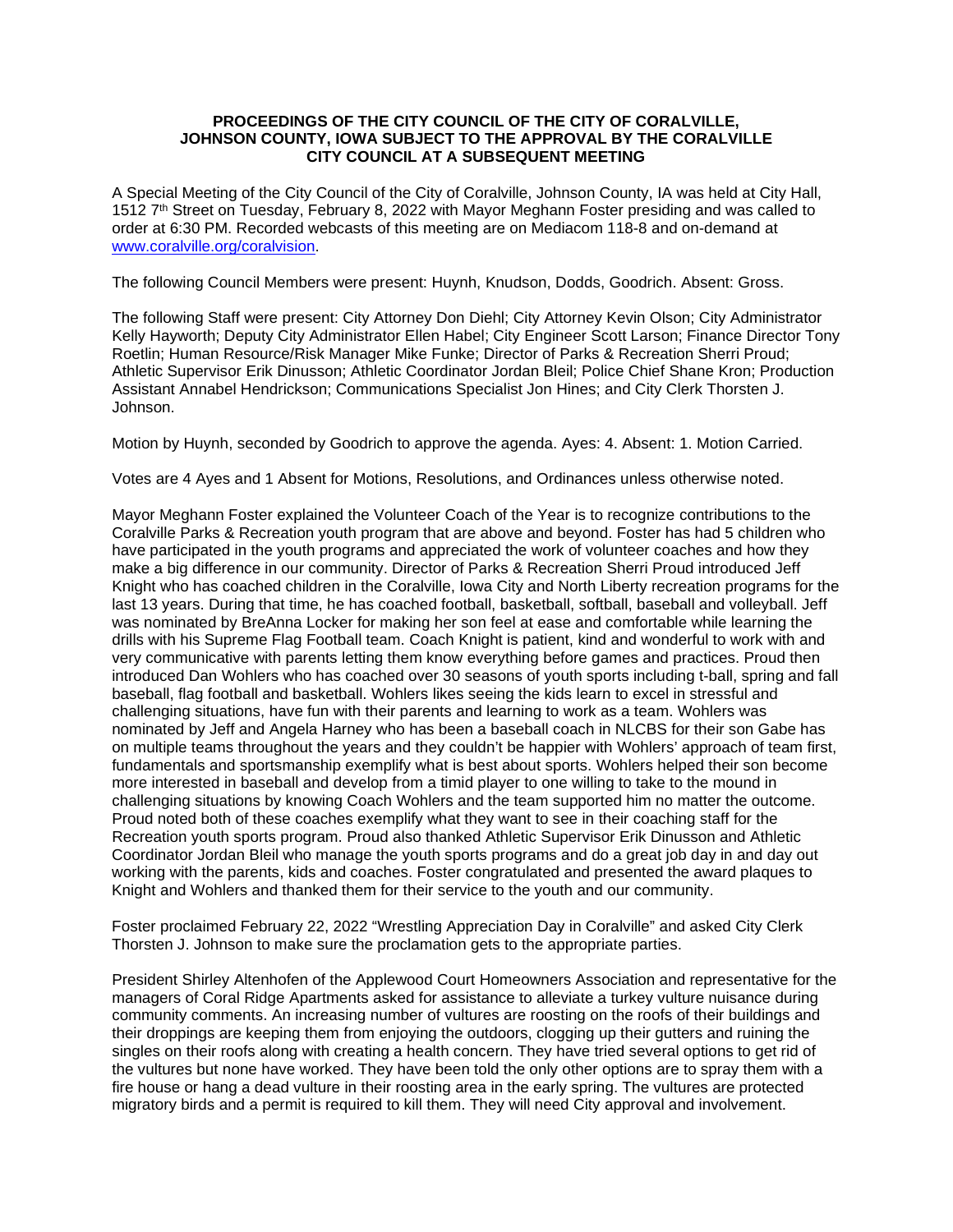Altenhofen thanked the Council for all they do to make Coralville a great place to live and she looked froward to their response.

## **FISCAL YEAR 2023 BUDGET ~ PUBLIC HEARINGS**

Foster declared this the time for a public hearing on the total maximum property tax dollars for the Fiscal Year 2023. There were no public or written comments. Foster closed the public hearing.

#### **RESOLUTION NO. 2022-14**

Resolution approving the total maximum property tax dollars for the Fiscal Year 2023, was introduced by Knudson, seconded by Goodrich. A roll call vote was taken. Resolution declared adopted.

Finance Director Tony Roetlin presented the Fiscal Year 2023 Budget. The City recommends the tax levy rate being the same as the previous two years at \$14.3123 per \$1,000.00 of taxable valuation. The State will decrease the rollback for the taxable value of residential property from 56.4094% to 54.1302% and multi-residential property will decrease from 67.50% to 63.75%. Multi-residential property rollback will continue to decrease until it equals the residential rollback rate. Commercial and industrial rates will stay the same at 90%. Residential property owners will pay \$36.62 less in city taxes annually per \$100,000.00 of taxable value. In Fiscal Year 2022 the City received a \$1,482,553.00 backfill payment from the state to make up for decreasing the Commercial and Industrial rollback decrease from 100% to 90%. This backfill payment will be phased out between Fiscal Years 2023 and 2029. Hotel/Motel Tax makes up 9% of the General Fund revenue this year rather than the normal 11% in past years, due to the pandemic and increased competition. The Debt Service Levy did not increase. Revenue and Expenditures in the general fund will be \$29,501,259.00, a 5.5% increase from Fiscal Year 2022. Road Use Tax fund revenues will be \$2,823,227.00 which is \$126.50 per capita with a population of 22,318. The population is up 18% from 18,907. There will be no rate changes for Public Transit, Parking, Storm Water and Wastewater. The City proposes raising the Water User Rate for residential from \$7.00 to \$7.44 for the first 200 cubic feet and from \$1.80 to \$1.92 for each additional 100 cubic feet and for commercial from \$12.00 to \$12.80 for the first 200 cubic feet and from \$1.80 to \$1.92 for each additional 100 cubic feet. This is to finance future water system improvements and capacity and will be the first of several anticipated rate increases. The City proposes raising the Solid Waste User Rate for a 35-gallon cart from \$17.17 to \$18.92 and a 65-gallon cart from \$20.00 to \$21.75. This is to fund increased operating costs and compensate for lower recyclable material values. Roetlin noted the rising costs for the recycling drop site is another reason a rate increase is needed. This is the first of several anticipated increases. In addition to Solid Waste Budget challenges Public Transit has seen a decrease in ridership, an increase in para transit costs and one-time federal funding is projected to end after Fiscal Year 2024. Some highlights for the Fiscal Year 2023 Budget are replacement of a paratransit bus; the addition of a police detective focused on technology forensics; additional fire protection equipment and fire station furnishings and replacement of a garbage truck. It also includes AV equipment replacement in the children's story-time room; additional public laptops and teen area furniture replacement for the Library. The budget public hearing will be February 22, 2022 and the budget will be considered for adoption March 8, 2022. *The Connection* has a budget article; which is available on CoralVision and the City website at [www.coralville.org.](http://www.coralville.org/) A video on the budget will be on CoralVision. There are also copies of the budget at City Hall, the Coralville Public Library and on the City website. The Fiscal Year 2023 Budget will be filed with the State Auditor prior to March 31, 2022 and be effective July 1, 2022.

After the presentation, Councilperson Mike Knudson asked about the Hotel Fund. Roetlin responded the Hotel Fund is an enterprise fund because it is a business type activity. The deficit in the Hotel Fund is due to COVID, but this loss is less that in FY 2022 and 2021. Knudson asked if the difference comes out of the General Fund. Roetlin responded the deficit is covered by an interfund loan from the General Fund and will be repaid. If the hotel fails to recover then another funding source will be needed for the difference. Foster noted the City uses the Hotel/Motel Tax to fund items from the General Fund like trails. Roetlin confirmed Hotel/Motel Taxes pay for several General Fund items but it is separate from the Hotel Fund which only covers the Hyatt Regency Hotel and Conference Center revenues and expenses. Roetlin added COVID had a negative impact on Hotel/Motel Revenue as well. Councilperson Hai Huynh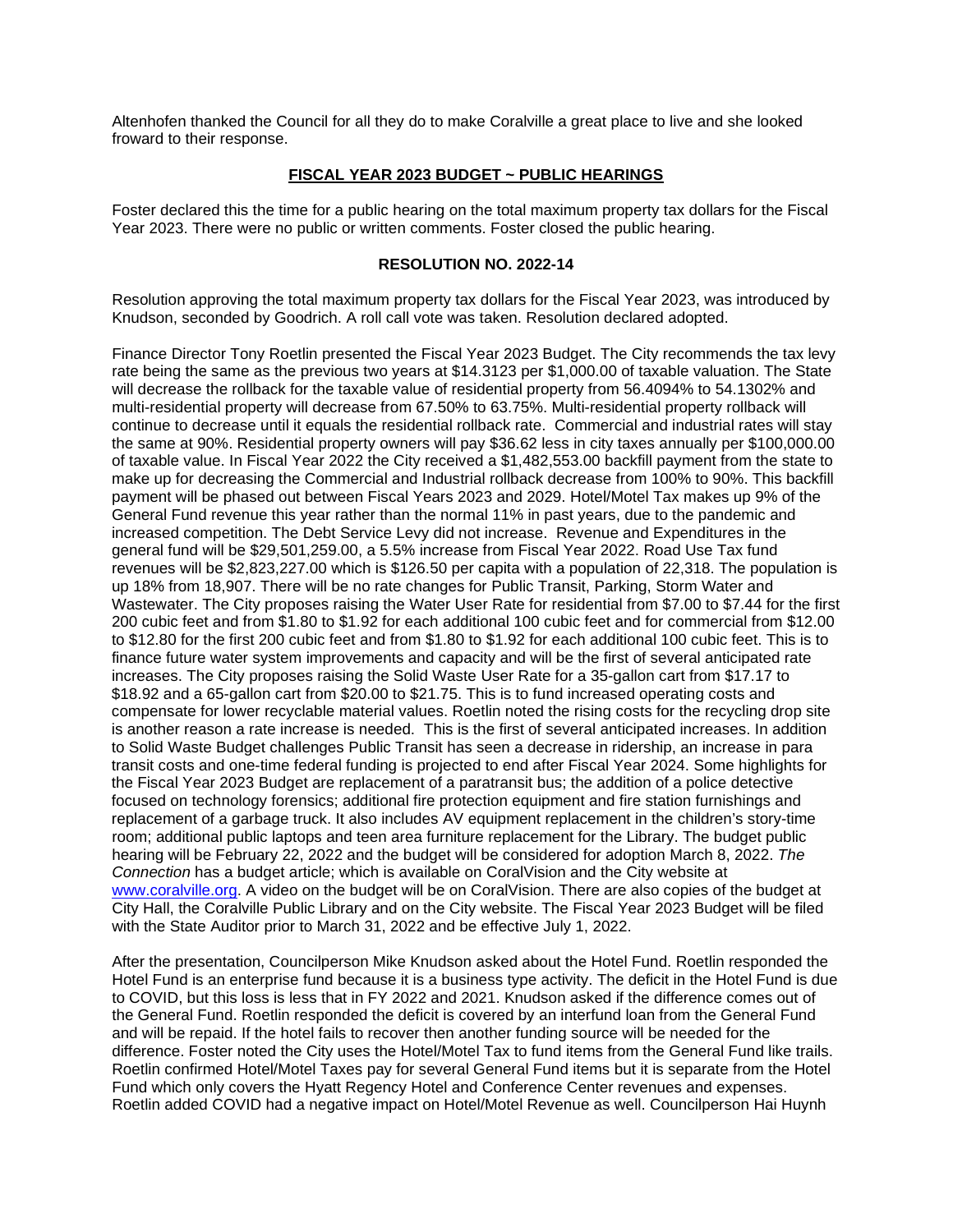asked Roetlin to explain the property tax rollback which Roetlin did. Huynh clarified the Muti-Residential Property Tax Rollback will continue to decrease until it equals the Residential Property Tax Rollback. Roetlin further explained the State created the category when it was taxed at 100% of its value in order to decrease it gradually to equal the Residential Rollback, which it is close to doing.

## **RESOLUTION NO. 2022-15**

Resolution setting a public hearing on the Fiscal Year 2023 Budget was introduced by Huynh, seconded by Knudson. A roll call vote was taken. Resolution declared adopted.

# **BONDS ~ PUBLIC HEARING**

Foster declared this the time for a public hearing on General Obligation Essential Corporate Purpose Loan Agreements. There were no public or written comments. Foster closed the public hearing.

# **RESOLUTION NO. 2022-16**

Resolution determining to proceed with the entering into one or more General Obligation Essential Corporate Purpose Loan Agreements and taking additional action thereon, was introduced by Dodds, seconded by Huynh. A roll call vote was taken. Resolution declared adopted.

# **NORTH LIBERTY ROAD & FOREVERGREEN ROAD ROUNDABOUT**

After the resolution was read, City Administrator Kelly Hayworth reported staff still wants to schedule the public hearing for February 22, 2022, but the City Engineer, City Attorney and he are working with the developer to see if there is another way to do the project rather than having the City bid it. There was a change in the law on the bidding process so staff is looking at a couple of other options rather than having the City reimbursing the developer for some of the costs to construct the roundabout like they had planned and done in the past. They will have a report on what they find at the next meeting. Knudson asked if they have a cost estimate for the project. Hayworth responded no because that will be part of the report and the developer is figuring it out. Huynh asked if the Iowa DOT has anything to do with this project. Hayworth responded no.

#### **RESOLUTION NO. 2022-17**

Resolution setting a public hearing on the plans, specifications, estimate of cost and form of contract and directing published notice of the same; both for the North Liberty Road & Forevergreen Road Roundabout, was introduced by Goodrich, seconded by Huynh. A roll call vote was taken. Resolution declared adopted.

#### **UNION CONTRACT**

Human Resource/Risk Manager Mike Funke reported the meeting with the Union was quick and efficient and he thanked the public works representatives for making the process easy. They discussed salary increases which will be 3% the first year, 3.25% the second year and 3% the third year. They also discussed how pay for Water and Wastewater operators is not as competitive as they would like so they developed a new pay plan for those positions. Foster was glad to hear the discussions went smoothly and Knudson was happy with the 3% pay increase. Funke added the pay increases are within the budget that was just presented.

#### **RESOLUTION NO. 2022-18**

Resolution approving an Agreement with AFSCME Local 183, Council 61, representing Public Works, Parks and Recreation employees effective July 1, 2022 through June 30, 2025, was introduced by Knudson, seconded by Goodrich. A roll call vote was taken. Resolution declared adopted.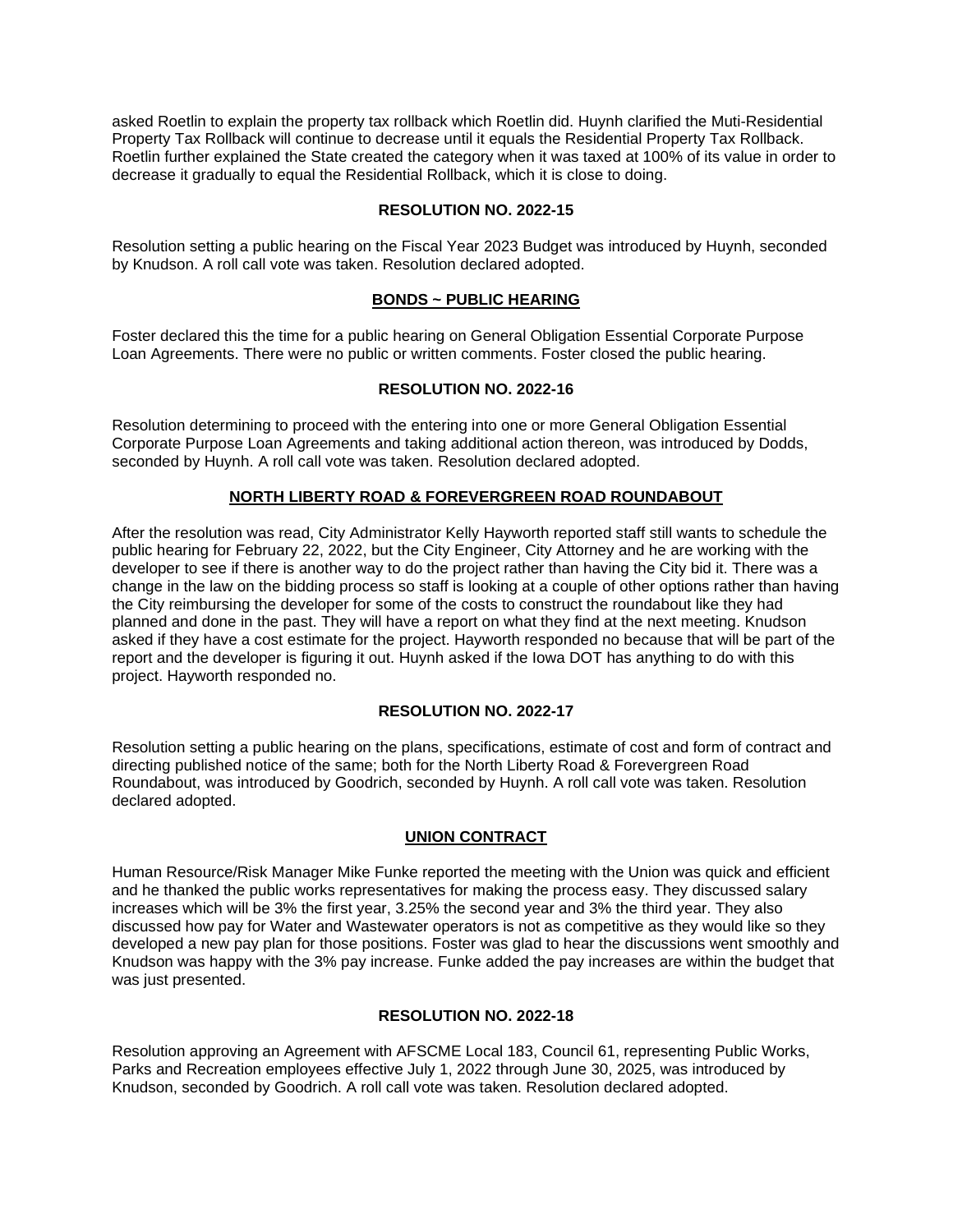# **VETERANS MEMORIAL**

Parks & Recreation Director Sherri Proud reported the Veterans Memorial in Coralville Committee has already raised the funds and worked with local contractors to put in all the foundations, the plaza spaces with the bricks purchased to honor veterans, landscaping, installing the flag pole and building the front wall. Proud shared a rendering of what the new Veterans Memorial sign will look like. Proud explained these agreements will put the project into the City's hands and the Committee will provide the funds for the City to procure, install and make sure everything is put in correctly. The first agreement is for the front sign on the curved wall, which will match the design and materials of the cemetery and fire memorial signs. It will be a front lit sign instead of back lit. Richard and Ann Burton donated the funds for the sign and Richard is a veteran. The second agreement is for the fabrication and installation of six monuments. The committee is ready to purchase the U.S. sourced granite for the monuments that will be stored at Country Landscape in North Liberty. They will also engrave the first medallion. The Committee will continue to raise money to engrave the other five medallions by June 11<sup>th</sup>. The goal is to be ready for a ribbon cutting and celebration at the Veterans Memorial by November 11, 2022. It was noted the sign will be fabricated by Nesper Sign for not to exceed \$5,196.00 and the six monuments will be done by Country Landscapes for not to exceed \$78,338.32. After the resolution was read, Councilperson Laurie Goodrich stated this is wonderful and asked Proud to explain how people can donate to the Veterans Memorial. Proud explained you can go to [www.coralvilleveteransmemorial.org](http://www.coralvilleveteransmemorial.org/) and print off a form for what type of donation you wish to make and there is an article with more information in the *Coralville Connection* that went out this week. The Committee needs to raise just under \$80,000.00 to complete the Veterans Memorial project. Foster liked that each monument represents a different branch of the military. Proud added this project has been in the works since Jim Fausett was Mayor. Fausett was a big supporter of this project.

# **RESOLUTION NO. 2022-19**

Resolution approving a Project Agreement with the Veterans Memorial in Coralville Committee for the City to conduct project management for the fabrication and installation of a new sign for the Veterans Memoria, was introduced by Huynh, seconded by Goodrich. A roll call vote was taken. Resolution declared adopted.

#### **RESOLUTION NO. 2022-20**

Resolution approving a Project Agreement with the Veterans Memorial in Coralville Committee for the City to conduct project management for the fabrication and installation of six monuments for the Veterans Memorial, was introduced by Dodds, seconded by Huynh. A roll call vote was taken. Resolution declared adopted.

#### **UPDATED TITLE VI DOCUMENTS**

#### **RESOLUTION NO. 2022-21**

Resolution approving the submittal of an updated Standard Title VI/Non-Discrimination Assurances with the United States Department of Transportation and Title VI Non-Discrimination Agreement with the Iowa Department of Transportation in order to receive federal financial assistance via the Federal Highway Administration, was introduced by Goodrich, seconded by Knudson. A roll call vote was taken. Resolution declared adopted.

#### **MOTION BY DODDS TO APPROVE CONSENT CALENDAR items a-s inclusive:**

- **a)** Approve minutes for the January 25, 2022 Coralville City Council Regular Meeting.
- **b)** Approve **new** 5-Day Special Class C Liquor License for *Shelter House of Iowa*: Eff. 03/24-28/2022. (This is for a Book Sale fund raising event.)
- **c)** Approve Class C Liquor License with Outdoor Service and Sunday Sales for the *Vine*
- **d)** *Tavern & Eatery*: Eff. 3/1.

.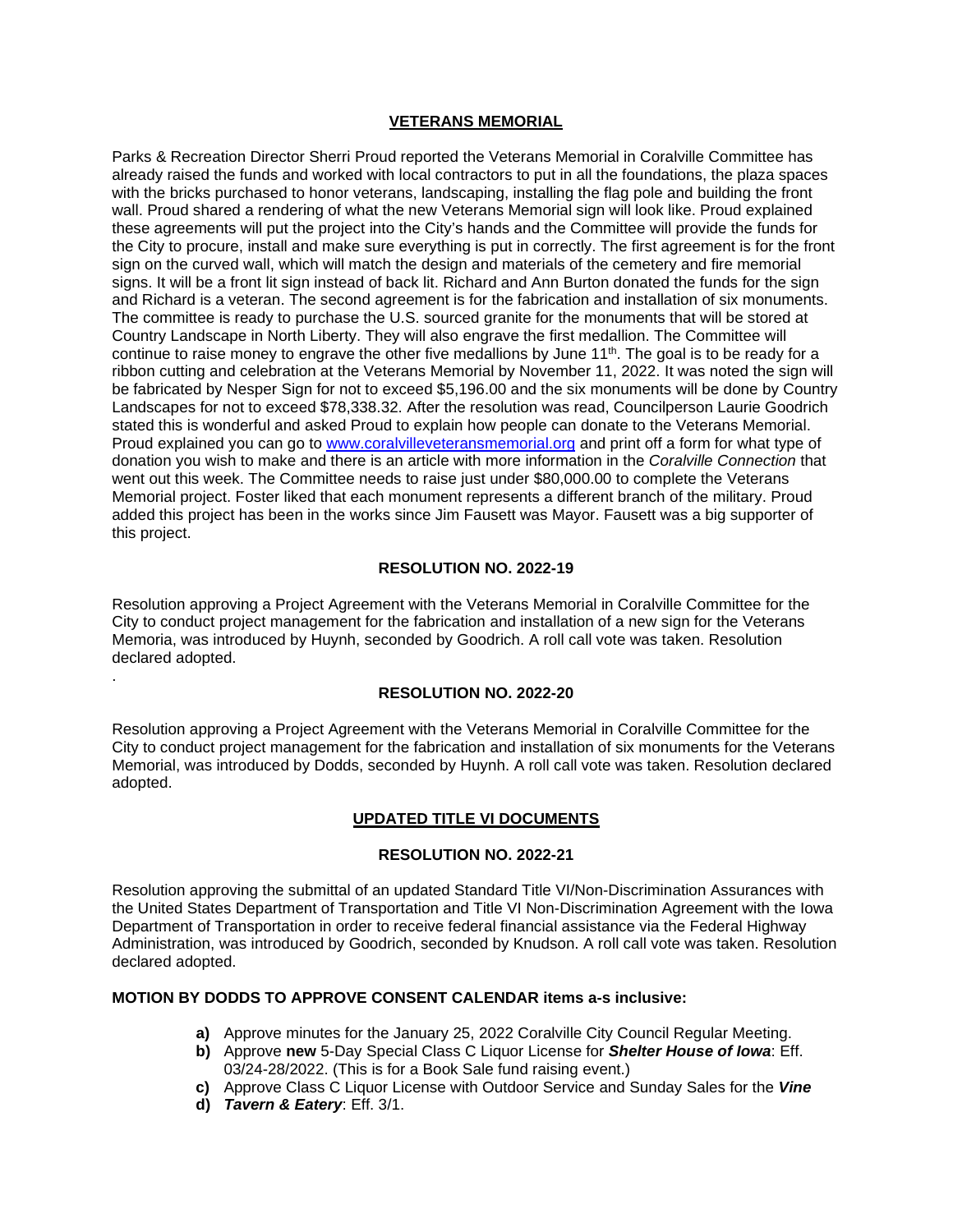**e)** Approve Class C Liquor License with Sunday Sales for *Longhorn Steakhouse #5483*: Eff. 3/1.

**f)** Approve payment to **Country Stonemasons a Division of Country Landscapes, Inc.** for the deposit for the purchase of six slabs of granite and fabrication of one medallion monument with storage on site at Country Landscapes (#0215370): \$19,584.58.

- **g)** Approve payment to **Electric Pump** for a Wastewater Treatment Plant Pump repairs (#0894828-IN): \$17,659.61.
- **h)** Approve payment to **AAA Mechanical Contractors, Inc.** for repairing the snow loop at the Town Center Parking Ramp (#11203311): \$10,499.53.

| i)       | Approve payment to HR Green, Inc. for:                                                                 |             |
|----------|--------------------------------------------------------------------------------------------------------|-------------|
|          | Misc. Engineering & Stormwater Design Review (#150016)                                                 | \$1,079.25  |
|          | 1st Avenue Improvements $-6$ <sup>th</sup> St. to 9 <sup>th</sup> St. Design (#150021)<br>$\mathbf{H}$ | \$50,000.00 |
|          | iii) Floodwall Review (#149969)                                                                        | \$6,743.25  |
| j)       | Approve payment to EOR, Inc. for:                                                                      |             |
|          | 5th Avenue Storm Sewer (#01147-0007-5)                                                                 | \$6,715.50  |
|          | 4th Avenue Place Concept Grading Plan (#01147-0009-1)                                                  | \$3,604.50  |
|          | Bridgeview Bioretention Design Review (#01147-0011-1)                                                  | \$186.00    |
| k)       | Approve payment to Veenstra & Kimm, Inc. for:                                                          |             |
|          | Water Plant Filter Media Replacement (#1)<br>i)                                                        | \$641.00    |
|          | Well No. 15 Improvements - Design Services (#1)<br>ii)                                                 | \$5,455.56  |
|          | iii) WWTP Biosolids Transfer Pump Replacement (#7)                                                     | \$2,347.00  |
| $\bf{D}$ | Approve payment to Maxwell Construction for IRL Lower Access Road Maintenance                          |             |
|          | (#MISC): \$1,426.00.                                                                                   |             |

- **m)** Approve payment to **Johnson County Soil & Water Conservation District** for 2022 Matching Fund for Clear Creek IPC Grant – Clear Creek Watershed Coordinator contribution year 1 of 4 (#2022-IPC-001): \$22,935.75.
- **n)** Approve payment to **Shive-Hattery, Inc.** for 5<sup>th</sup> Street Improvements 12<sup>th</sup> Ave to 20<sup>th</sup> Ave (#1219270-2): \$26,155.66.
- **o)** Approve payment to **Shoemaker & Haaland** for Clear Creek Trail Connection: Trailhead to Highway 6 (#021290.00-3): \$2,745.00.
- **p)** Approve payment to **Stevens Erosion Control** for 4<sup>th</sup> Avenue Place Demolition Erosion Control (#1119): \$1,674.00.
- **q)** Approve Pay Estimate #10 to **Peterson Contractors, Inc.** for the Iowa River Trail: \$2,337.00.
- **r)** Ratify attendance of Jon Hart to Backflow Class at Newton, Iowa from January 24, 2022 to January 28, 2022: \$1,345.42.
- **s)** Approve Bill List for February 8, 2022.

Seconded by Huynh. A roll call vote was taken. Motion carried.

City Administrator Kelly Hayworth encouraged everyone to attend Winterfest at the Hyatt Regency Hotel & Conference Center in the Iowa River Landing on Sunday, February 13<sup>th</sup> from 1:00 PM to 4:00PM. There will be a lot of different activities and open houses at the Antique Car Museum, Johnson County Historical Society Museum and the model railroad group with free admission.

Mayor Meghann Foster reported Councilperson Mitch Gross is absent because West High student Charlie Bates passed away this weekend. Bates is also the son of Marketing & Patron Services Supervisor Nancy Mayfield at the Coralville Center for the Performing Arts. Foster offered her condolences to the family and West High community. Foster noted February is Black History Month and there are a lot of events happening in Johnson County. A calendar of all those events can be found on the *Little Village Magazine's* website. Foster announced the Domestic Violence Intervention Program's (DVIP) 25<sup>th</sup> Annual Souper Bowl Fundraiser is February 24<sup>th</sup> at Big Grove Brewery in Iowa City and ticket sales end February 10<sup>th</sup>. Due to COVID they will provide drive thru, carryout and delivery options. This is a great way to show your support of victim survivors of intimate partner violence, human trafficking, assault and stalking in our community. The ticket link is on [www.dvip.org](http://www.dvip.org/).